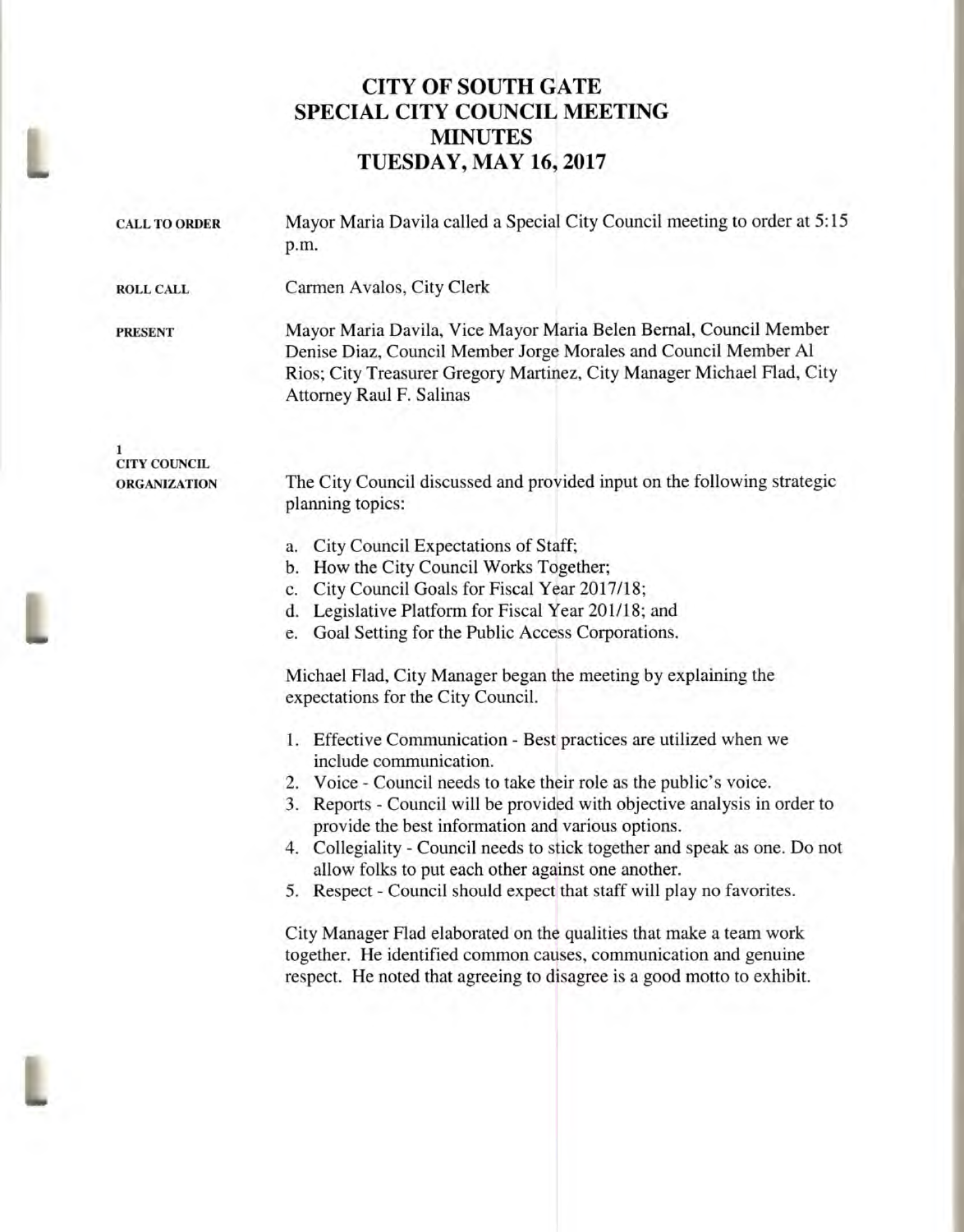### **SPECIAL CITY COUNCIL MEETING MINUTES OF MAY 16, 2017**

#### **1 CITY COUNCIL**

**ORGANIZATION CONT'D** Council Goals for Fiscal Year 2017-18

- 1. Improve Communication & Civic Engagement
- 2. Continue Refining the 5 year budget forecast
- 3. Encourage economic development & workforce development
- 4. Continue creating and protecting strong and Sustainable neighborhood
- 5. Continue infrastructure improvements
- 6. Maintain community based police services

Vice Mayor Bernal requested that we keep focused on accomplishing current goals and then create new ones.

Mayor Davila inquired about the officers on bikes and noted the crimes on Tweedy Blvd.

Council Member Rios inquired about youth employment.

Randy Davis, Chief of Police explained the program and the implementation of it in the next fiscal year.

Paul Adams, Director of Parks and Recreation spoke briefly about youth employment.

Jackie Acosta, Director of Administrative Services apprised the Council about City Council Budget Requests.

City Manager Flad noted they included Youth Employment Program, Tweedy Mile Events, and Boy Scout facility in the 2017-18 goals.

Vice Mayor Bernal requested that moving forward for non-profit support to build capacity and have the City become lead to assist outside entities support non-profits so that the City does not.

Mayor Davila made a suggestion to possibly have the City run it versus Chamber. Vice Mayor Bernal and Council Member Rios made a suggestion on how funding should be presented to City Council from Chamber of Commerce and how the Chamber does its fundraising.

Richard Luna, Assistant to the City Manager provided an overview of the Public Access Corporation (PAC) and what services they offer. The next PAC meeting is scheduled for July.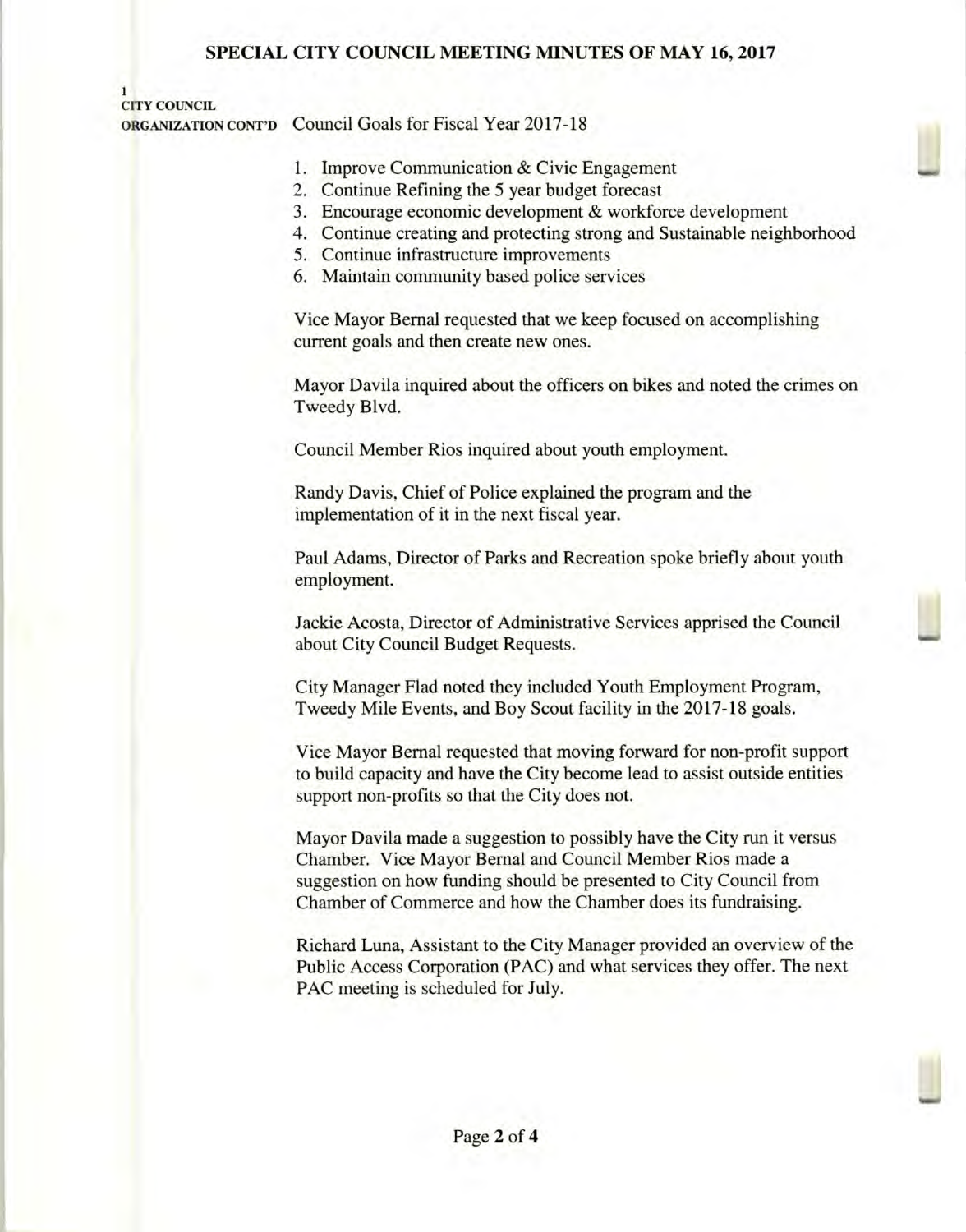### **SPECIAL CITY COUNCIL MEETING MINUTES OF MAY 16, 2017**

**2 CITY COUNCIL** 

**ORGANIZATION** The City Council discussed Chapter 1.04 (City Council), of Title 1 (Administration and Personnel), of the South Gate Municipal Code, and, if applicable, provided direction to staff on amending certain sections of the code.

> The City Council was given a summary of the issues impacting surrounding cities as it pertains to rules of decorum during scheduled meetings. The result of the on-going disruptions at the surrounding cities meetings prompted the agenda item. Upon a brief explanation from the City Manager, it was determined that the code would remain the same until a need arises to change or amend it, as South Gate does not have the issue at the time.

**3 CITY COUNCIL** 

**ETHICS POLICY** The City Council unanimously received and filed a presentation by City Attorney Raul F. Salinas on the Ralph M. Brown Act and general ethics guidelines.

**4 CITY COUNCIL** 

**ORGANIZATION** The City Council discussed and, when applicable provided input on the following topics:

- a. Increasing digital communication and outreach
- b. City Council request and staff workflow'
- c. Outside boards or commission; and
- d. Training, travel and reimbursable expenditure for City Council Members.

On item 4a, the City Council discussed the need to increase communication outreach to its residents via Facebook, Instagram, and other social media outlets as well as making itself more visible on various platforms.

On item 4b, the City Council requested staff to explore the implementation of youth employment opportunities via several non-profit agencies and organization. Vice Mayor Bernal led the discussion and requested that Paul Adams, Director of Parks and Recreation bring back to Council viable options for youth employment in the City of South Gate. Input was provided by Council Member Rios and Council Member Diaz.